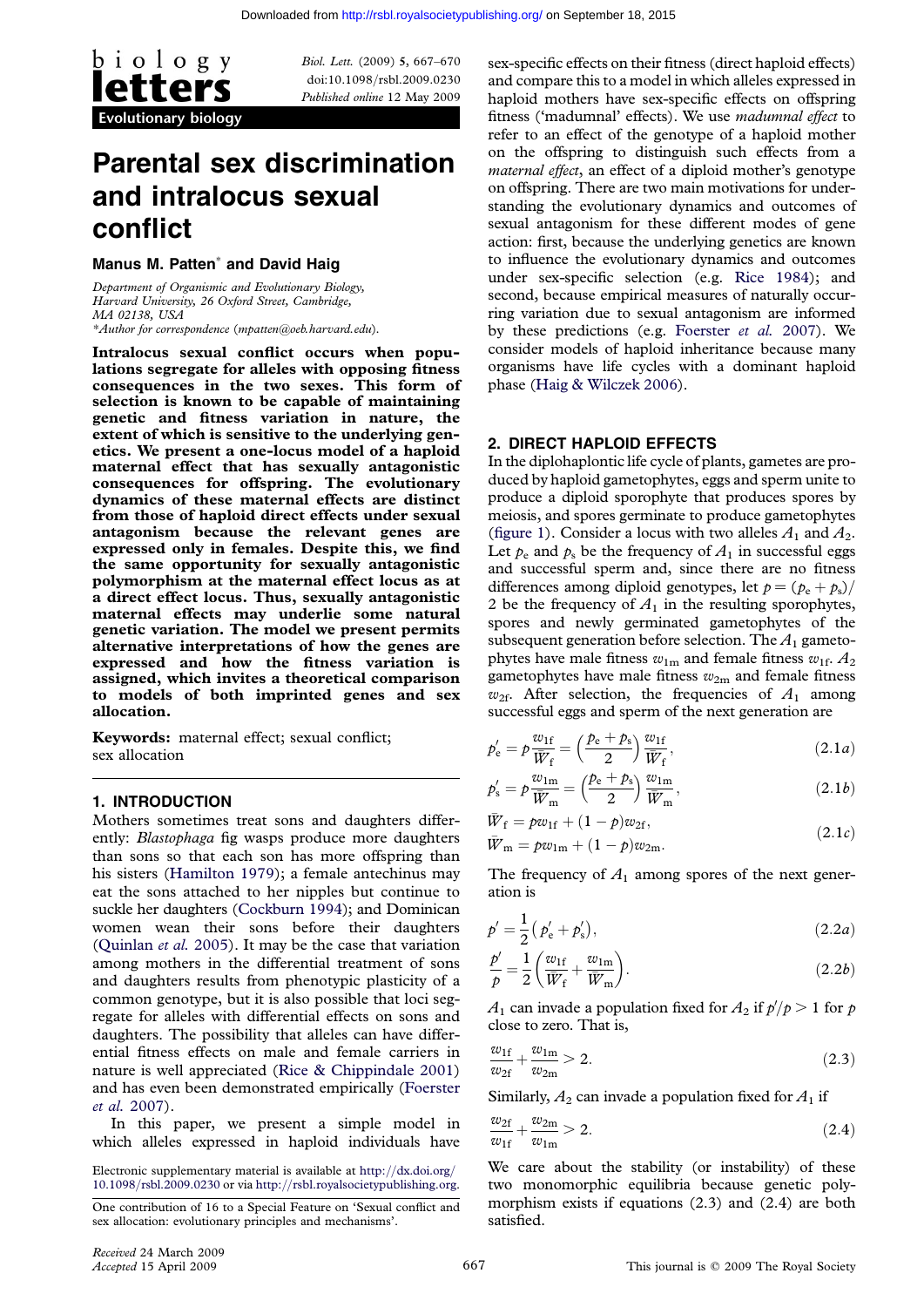<span id="page-1-0"></span>



Figure 1. Plant life cycle and genetic transmission. The parental gametophytes have genotypes  $A_1$  and  $A_2$ . Therefore, the sporophyte has an  $A_1A_2$  genotype (madumnal allele written first) and offspring gametophytes will have either the  $A_1$  or  $A_2$  genotype. In the sexually antagonistic direct effect model, the fitness of an offspring depends on whether it has an  $A_1$  or  $A_2$  genotype and its sex. In the sexually antagonistic madumnal effect model, the genotype of the maternal gametophyte dictates the fitness of offspring gametophytes, regardless of the genotype of the offspring but still in a sex-specific fashion. In the direct effect model, the two male offspring gametophytes above would have different fitness, whereas in the madumnal effect model, they would have the same fitness by virtue of experiencing the same madumnal effect. Sexual antagonism for madumnal effects can be manifested in two manners: the madumnal genotype can differentially affect the viability/fertility of descendant gametophytes and it can cause the sporophyte to make differential investment in microspores and megaspores. Either way, the madumnal genotype causes varying fitness returns via male reproduction and female reproduction in the offspring gametophyte generation. Further still, the madumnal genotype can exert this control in two physiologically distinct manners: gene expression from the madumnal gametophyte can give rise to the downstream effects in sporophytes or offspring gametophytes mentioned before and imprinted expression in the diploid sporophyte of the maternally inherited allele can give rise to these same downstream effects.

#### 3. MADUMNAL EFFECTS

Suppose instead that differential fitness of male and female gametophytes is determined by the madumnal genotype, i.e. the genotype of the female gametophyte in the preceding generation. A madumnal effect is an indirect effect of a gene expressed in the madumnal gametophyte on the viability or fertility of son and daughter gametophytes (figure 1). This model is general, permitting alternative interpretations of both the mode of gene action and how sexual antagonism for fitness is achieved, but we put off any discussion of equivalent formulations until later.

 $A_1$  has frequency  $p_e$  among eggs and  $p_s$  among sperm of the parental gametophyte generation. After fertilization, a proportion  $(p_e)$  of sporophytes carry madumnal  $A_1$  alleles; the remaining proportion of sporophytes  $(1 - p_e)$  carry madumnal  $A_2$  alleles. The former class of sporophytes is associated with zygote-to-gametophyte-to-sperm fitness  $v_{1m}$  and zygote-to-gametophyte-to-egg fitness  $v_{1f}$ , whereas the latter class of sporophytes is associated with zygoteto-gametophyte-to-sperm fitness  $v_{2m}$  and zygote-togametophyte-to-egg fitness  $v_{2f}$ . After selection, the

allele frequencies among the gametes of the offspring generation are

$$
p'_{\rm e} = \frac{p_{\rm e}}{2} \left( \frac{v_{\rm 1f}}{\overline{V}_{\rm f}} \right) + \frac{p_{\rm s}}{2},\tag{3.1a}
$$

$$
p'_{s} = \frac{p_{e}}{2} \left(\frac{v_{1m}}{\bar{V}_{m}}\right) + \frac{p_{s}}{2},\tag{3.1b}
$$

$$
\bar{V}_{\rm f} = p_{\rm e} v_{1{\rm f}} + (1 - p_{\rm e}) v_{2{\rm f}}, \n\bar{V}_{\rm m} = p_{\rm e} v_{1{\rm m}} + (1 - p_{\rm e}) v_{2{\rm m}}.
$$
\n(3.1*c*)

Comparisons of equations (2.1) and (3.1) reveal the fundamental difference between the madumnal effect model and the direct effect model. Half of the alleles in gametophytes are egg-derived and half are sperm-derived. Under the direct effect model, a gametophyte's fitness is determined by its own haploid genotype regardless of whether the allele is egg- or sperm-derived. In the madumnal effect model, only the 50 per cent of gametophytes with egg-derived alleles are subject to selection on the lingering effects of the allele they inherit, whereas the rest are subject to selection on the effects of an allele they do not inherit.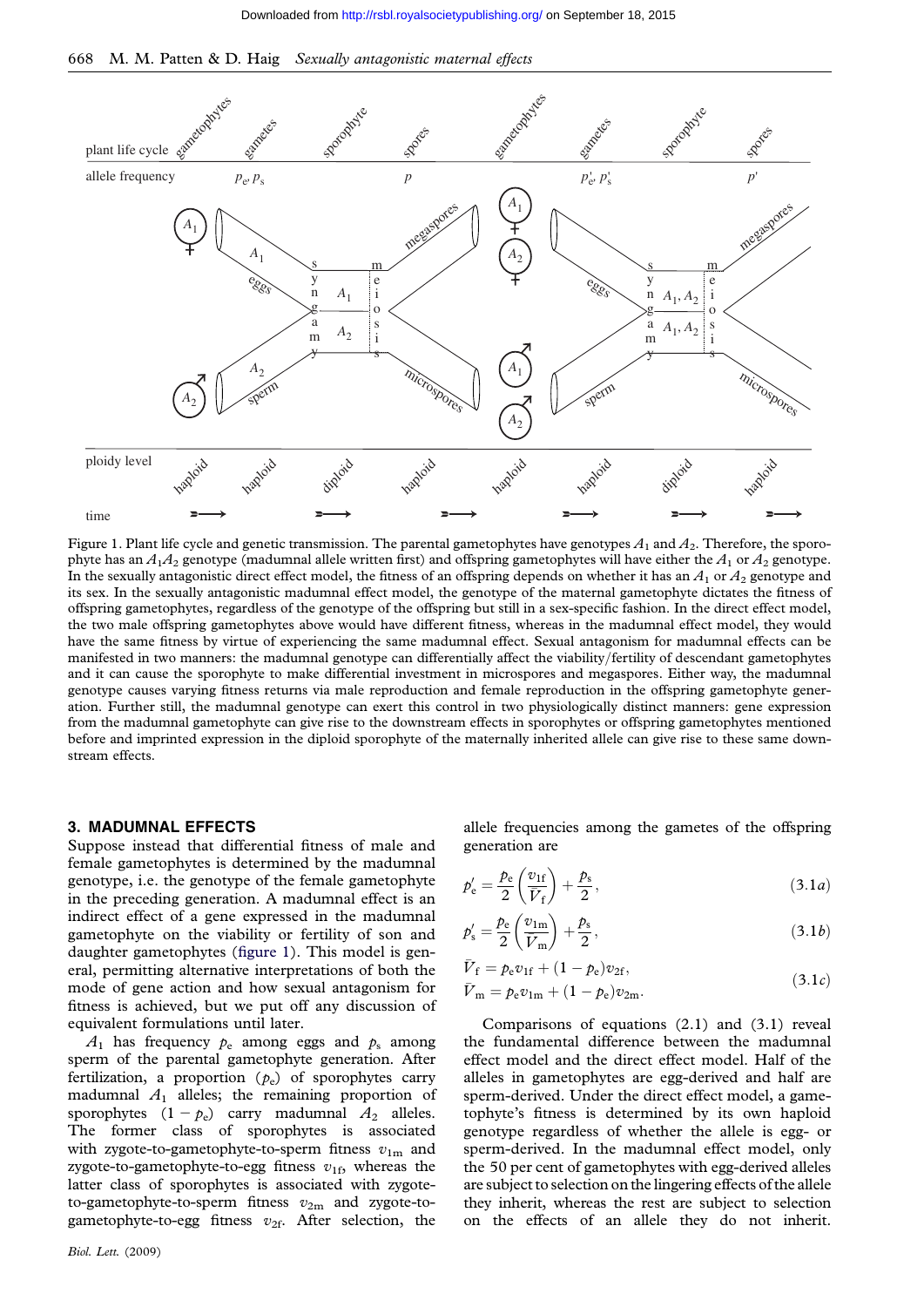<span id="page-2-0"></span>If gametes unite at random, these non-inherited alleles are a random sample from the egg pool. Therefore, there is no selective change in allele frequency among gametophytes that inherit sperm-derived alleles and the efficacy of selection is therefore diluted by half.

Formal analysis of the recursion equations (see electronic supplementary material) shows that  $A_1$  can invade a population fixed for  $A_2$  if

$$
\frac{v_{1f}}{v_{2f}} + \frac{v_{1m}}{v_{2m}} > 2, \tag{3.2}
$$

and  $A_2$  can invade a population fixed for  $A_1$  if

$$
\frac{v_{2f}}{v_{1f}} + \frac{v_{2m}}{v_{1m}} > 2.
$$
\n(3.3)

Therefore, the conditions for obtaining polymorphism are essentially the same under the haploid direct effect model and the madumnal effect model.

### 4. DISCUSSION

In the models presented above, a locus segregates for alleles with higher than average fitness for one sex and lower than average fitness for the other. Therefore, these are models of intralocus sexual conflict, also known as 'sexual antagonism' or 'intersexual ontogenetic conflict' ([Rice & Chippindale 2001\)](#page-3-0). Consistent with previous work, we find that such intralocus conflict can maintain genetic variation, especially when the sexual antagonism is strong [\(Prout 2000\)](#page-3-0). Our two models are qualitatively similar except that selection is attenuated in the madumnal effect model because half of the gene pool (padumnal alleles) is shielded from selection. This is similar to the dilution of the force of selection for genes with maternal effects, the so-called 'relaxed constraint' (Barker et al. 2005).

Our madumnal effect model applies not only to organisms with dominant haploid life cycles but also to diploid organisms with imprinted gene expression. Though the site of gene expression differs for an imprinted gene of a sporophyte and a madumnal effect gene of a female gametophyte, the consequences of the two effects are genetically and evolutionarily indistinguishable. It is perhaps not surprising then that our madumnal effect model should show similar dynamics to the model by [Pearce & Spencer \(1992\)](#page-3-0) of imprinted genes with sexspecific viabilities (see the electronic supplementary material).

Further, if the sex-specific fitness parameters are interpreted as fitness returns on investment in sons or daughters instead of as effects on the viability of haploid offspring, our madumnal effect model is relevant to the evolution of a gametophytic madumnal effect on sex allocation or of an imprinted sporophytic sex allocation locus. Imprinting of loci that influence sex allocation is a possibility if madumnal and padumnal alleles in the sporophyte have different optimal sex allocations (Haig 1992; [Wild & West 2009\)](#page-3-0). To give one example, pollen is often dispersed over greater distances than seeds. Therefore, the padumnal alleles of diploid sporophytes are more likely to be recent immigrants to the local population and are predicted to favour greater allocation to female function (seeds) than madumnal alleles, which are predicted to favour greater allocation to male function (pollen) to reduce local resource competition among related seedlings.

Polymorphism is possible at a madumnal effect locus under sexual antagonism (inequalities 3.2 and 3.3) but we do not expect such polymorphism to persist indefinitely in nature. Previous theory has examined how additional factors not considered in our simple model can lead to the erasure of genetic variation at sexually antagonistic direct effect loci. For instance, [Rice \(1986\)](#page-3-0) shows that a mutant dominant sex-determining allele at one locus can spread by virtue of its linkage to a sexually antagonistic allele held in equilibrium at a second locus. This sex-determining allele is at an advantage because it is only found in the sex for which the linked allele is beneficial; the alternate allele at the sex-determining locus experiences the positive fitness effects of the linked allele in one sex just as often as it experiences the negative fitness effects in the other. This highlights a general theme that emerges from examination of intralocus sexual conflict resolutions. Sexual antagonism selects for non-random associations between the effects of genes and the sex of the bearer of those effects. This thinking has been applied to an examination of maternal effects, as well. Both Z- and W-linkage offer an avenue by which sexually antagonistic maternal effect genes can avoid their negative effects and experi-ence their positive effects exclusively [\(Miller](#page-3-0) et al. [2006;](#page-3-0) Rice et al. [2008\)](#page-3-0).

For a madumnal effect locus with sexually antagonistic viability effects in offspring gametophytes, we predict that a resolution will entail mothers acquiring the ability to bias sex allocation in favour of the sex for which their indirect effect is beneficial. For instance, if the sons of  $A_1$  mothers have higher fitness than daughters, there will be selection for these mothers to have male biased broods. Any allele at a second locus that biases sex allocation to sons will be selected to come into linkage with the  $A_1$  allele. [Trivers](#page-3-0) [& Willard \(1973\)](#page-3-0) were the first to discuss the logic behind sex allocation biases evolving in response to maternal properties. In their original formulation, maternal condition selects for biased allocation. We suggest extending the Trivers–Willard logic to the genetic properties of the mother and her indirect effects on offspring fitness.

- Barker, M. S., Demuth, J. P. & Wade, M. J. 2005 Maternal expression relaxes constraint on innovation of the anterior determinant, bicoid. PLoS Genet. 1, 527–530. (doi:10.1371/[journal.pgen.0010057\)](http://dx.doi.org/doi:10.1371/journal.pgen.0010057)
- Cockburn, A. 1994 Adaptive sex allocation by brood reduction in antechinuses. Behav. Ecol. Sociobiol. 35, 53–62. (doi:10.1007/[BF00167060\)](http://dx.doi.org/doi:10.1007/BF00167060)
- Foerster, K., Coulson, T., Sheldon, B. C., Pemberton, J. M., Clutton-Brock, T. H. & Kruuk, L. E. B. 2007 Sexually antagonistic genetic variation for fitness in red deer. Nature 447, 1107–1109. (doi:10.1038/[nature05912\)](http://dx.doi.org/doi:10.1038/nature05912)
- Haig, D. 1992 Intragenomic conflict and the evolution of eusociality.  $\hat{J}$ . Theor. Biol. 156, 401–403. ([doi:10.1016](http://dx.doi.org/doi:10.1016/S0022-5193(05)80683-6)/ [S0022-5193\(05\)80683-6\)](http://dx.doi.org/doi:10.1016/S0022-5193(05)80683-6)